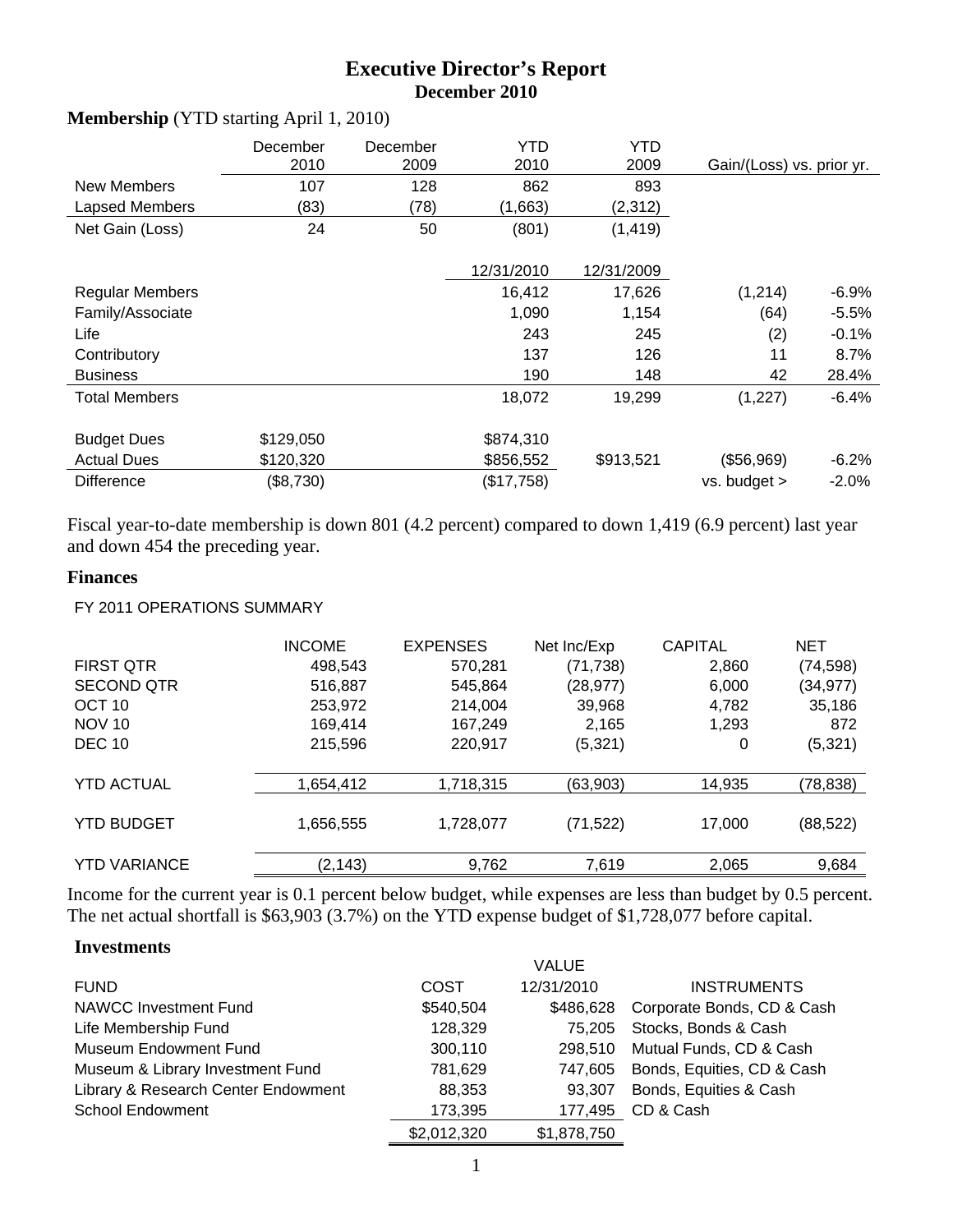The current values on investments reflect paper gains and losses due to market fluctuations. Since most of our fixed income investments are held to maturity, actual gains and losses will only occur at maturity or when an investment is sold.

### **Development**

Regular donations total \$127,073 YTD versus \$108,452 the previous year. Grants total \$0 YTD versus \$23,923 last year. Endowment/investment fund donations total \$5,820 versus \$22,684 last year. Pledge payments YTD are \$8,692. In-kind donations total \$5,067 versus \$7,921 last year. In-kind donations do not include items donated to the School or to Museum collections for which the value is not determined.

The annual fund campaign through the end of December had total donations of \$33,789 as compared to \$41,560 last December. Because overall regular donations are ahead of last year, some who have given have done so earlier in the year or not identified the gifts as associated with the annual fund.

### **Information Services**

Information services added links on the NAWCC homepage in the "What's New at the NAWCC" section. The links open the Museum Collection Search page and also a listing of all the Members Only Features available on our website.

Nine additional videos were converted and uploaded to the Members Only Video collection on the website. Additional videos will be uploaded as we secure permission from the presenters. We set up a small multimedia center with VHS/DVD player, a monitor, and connection to a computer to monitor and convert video files for uploading to the server.

The new Exchange server is ready to have the Exchange software installed. We replaced the DVD drive in the main File and Print Server. A laptop was upgraded to Windows 7 and Office 2010 to replace Steve Humphrey's failing laptop. Sage MIP Fund Accounting software was upgraded to version 10.2.6. We reorganized all our software install disks for staff computers as well as the Servers.

After the iMIS membership software update, we found that the web expiration date was not being updated to match the paid-through date. Tom McIntyre wrote a script to update all the records. IBC is also writing a script to automatically update the web expiration dates when the members paid-through date changes.

# **School of Horology**

Classes continued during the month of December. One Watch Program student withdrew from the school. The student did not give a reason and left before meeting with the School Director. The school held the second Program Advisory Meeting of the year on December 1. These meetings are to be held at least twice a year and are mandatory for Accreditation.

Jim Michaels had a meeting and inspection of the service center with a member of the Swatch Group on December 8. The school was approved as an official parts distributor for 20 companies, including Tiffany and Co., Omega, Breguet, Longines, Tissot, Swatch, and Mido.

 The SOH service center has had a steady stream of watch and clock repair work. The service center continues to repair and sell timepieces on eBay for customers. Income is the result of customers who frequently commission repairs in addition to the commission off each sale the service center receives. The school continues to list school items on the 4Sale\$NAWCC site and the eBay store as time allows.

The school was closed December 20-31 for winter break.

# **Museum/Library**

Museum admission revenue for December was \$2,212. Visitation for December was 556 visitors including 18 NAWCC members (3 %). NAWCC Store sales for December were \$4,676. December visitation was consistent with the month's visitation for the last three years, though visitation may have been better had the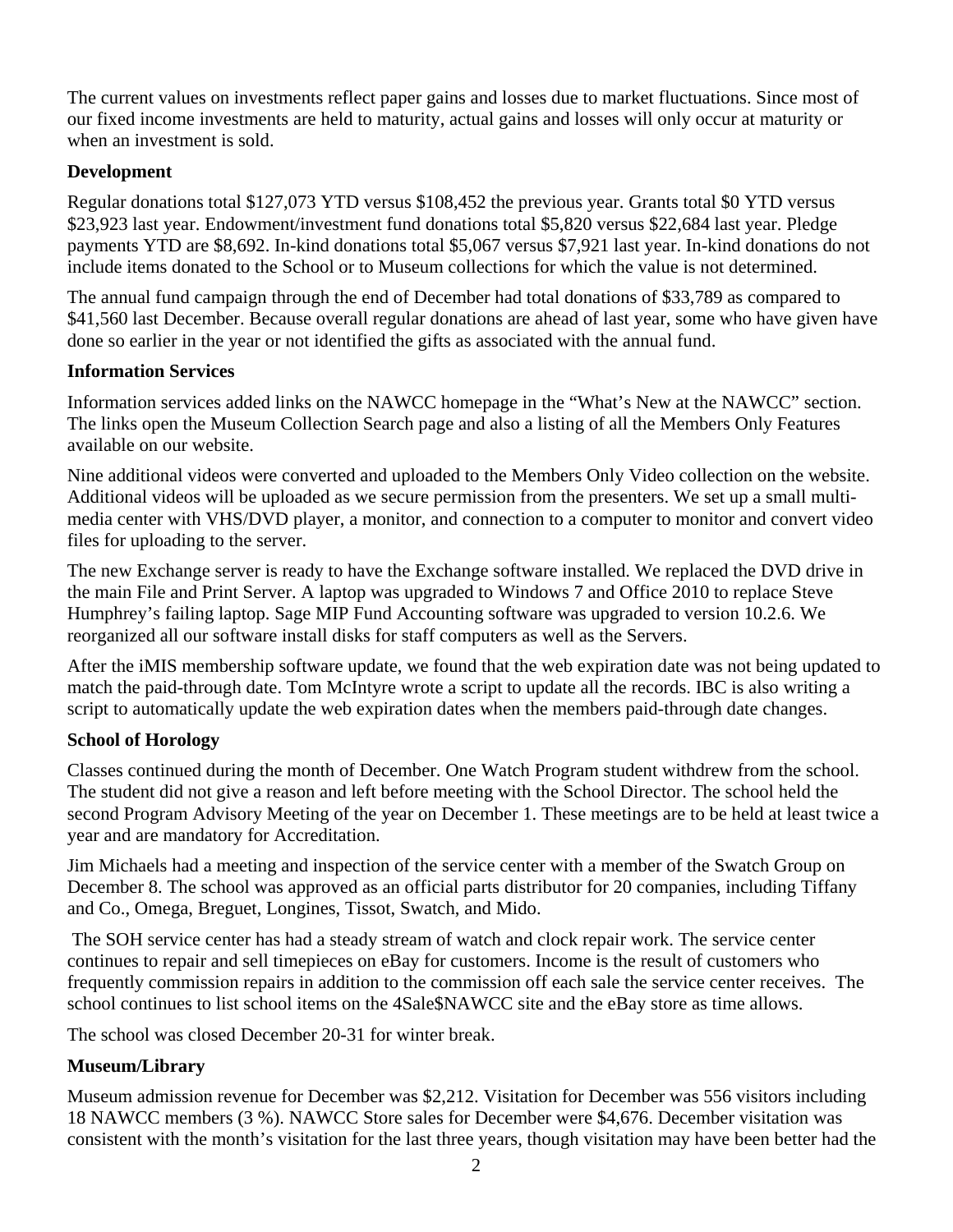holiday not fallen on a Saturday this year. The Museum partnered with a local charity group to provide a Santa Claus picture-taking opportunity at the Museum at the beginning of the month and again served as drop off point for the Toys for Tots program. The Museum received a checklist from the American Association of Museums regarding further information or clarification for our self-study and this is being completed.

The Museum's online searchable collection database recorded 2,452 searches via the database's website; total searches for 2010 were 28,482. German clock movements from the Deutsches Uhrenmuseum were shipped from Germany to the Museum at the end of the month and are expected to arrive in early January. The Museum Curator and volunteers (including NAWCC School of Horology Clock Instructor Al Dodson) continue to work on refining collection database information, making it more useful for researchers.

Museum staff are finalizing loan requests, preparing for 2011 exhibits, and beginning the process of fundraising and object selection for 2012. Museum staff has begun discussing sponsorships for the 2012 *Time Out!* exhibit with a major watch company and a sports display company. The Museum's exhibit staff is continuing to brainstorm about public-interest horological exhibits for 2013 and out. We hope to have this schedule finalized by the beginning of February.

Requests for upcoming-exhibit funding were sent out to a number of private companies and foundations in December. These requests were principally to support projects like exhibits and building-related projects, including security upgrades, software upgrades for the store, etc. We confirmed that BigC will once again attend the NAWCC National Convention to market their DinoLite Magnifying Cameras. This will require store personal to attend to ensure smooth transactions and maximize the return to the NAWCC for the sale of these items.

The Library had 94 visitors for the month and loaned 118 items; 86 research and reference questions were answered, 147 items were donated, and 14 acquisitions were purchased.

#### **Publications**

The February Bulletin was finalized in December. The February issue features nine articles, candidate information for the 2011 election, and an inserted tear-out ballot.

The February MART was delivered to the vendor on January 11. Advertisers were alerted several times of the February deadline via Constant Contact. Long-time advertisers who take advantage of the 6 for 5 offer were phoned if their ads were due to expire. A new insertion order form for in-house use was created in Adobe Acrobat. The issue is 64 pages and includes the revised bylaws and a question/answer section about the bylaws.

A contract was sent to Tom Spittler for his revised *Clocksmakers and Watchmakers in America by Name and by Place*. Work is in process on Phil Balcomb's *Clock Book*. Richard Watkin's *Watch Collecting* book is being reviewed.

Copyediting and proofing continues on all marketing material, including the eHappenings newsletter; the eHappenings header graphic was redesigned for January. Promotional NAWCC MART ads were developed and designed as needed, including a new ad for the School of Horology programs. Promotional posters were designed for "Join NAWCC" and "Make and Take" workshops. A banner was designed for the upcoming Clockworks exhibit. Assistance was provided to create graphics for a quilt project for the 2011 Convention. A Museum volunteer brochure was designed.

Updates were made to the Publications area of the website. Work on WatchDig, a new watch website initiative, began in December.

#### **Communications**

Communications maintained the various NAWCC websites, monitored and provided support for all NAWCC online resources, and offered technical advice and customer service via phone and email. Several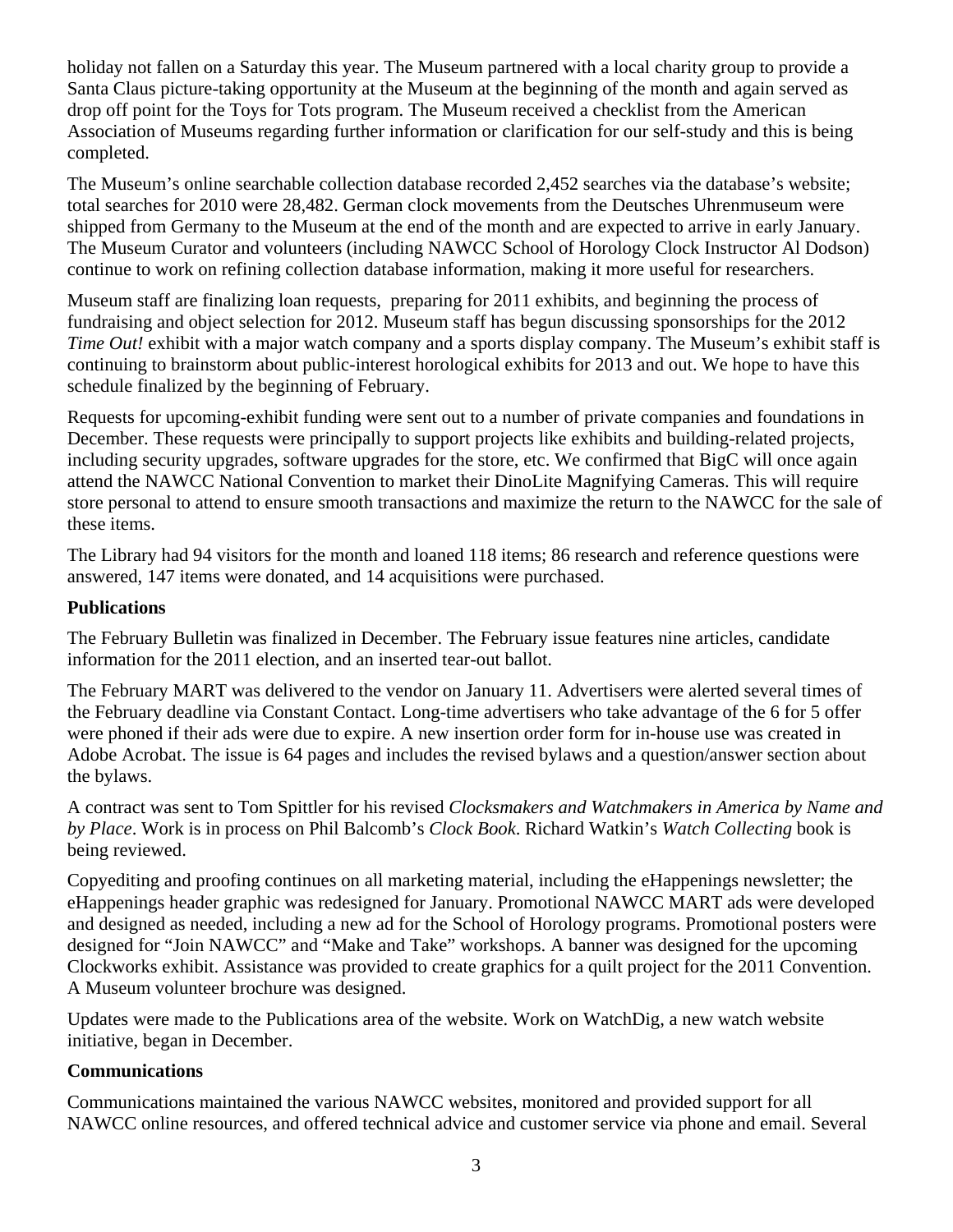chapter websites were updated and edited. The January (Holiday) issue of our online members e-zine Happenings was researched, designed, and sent, as were various Constant Contact e-press releases and scheduled membership notifications. The Director of Communications presented a workshop at the December Chapter 1 meeting in Oaks, PA, on the new role of NAWCC internet resources in the Association, and also attended a seminar in Washington, D.C., about the Higher Logic interactive social media platform (used to power the NAWCC Community site). Editing and development continued on a PowerPoint presentation to be adapted into a video presentation about the NAWCC. Newsletters for Chapter 141 were printed, mailed, and invoiced. The department followed up on Homeschooler's Guide advertising and updated media lists for press releases and general event contacts, and submitted the 2011 event list to local magazines and publications.

Communications negotiated a new publicity arrangement with the Adventure Guide, including close to \$2,500 in free advertising, followed up on all supply arrangements for the December Board Meeting, confirmed reservations for Board meetings and dinner, set up and provided food service area for BOD while in session. Arrangements were made for the Santa Day event including helping to run the "Visit from Santa" event, plus set-up and decorations. Arranged employee Christmas lunch event and confirmed arrangements for delivery of tree for the lobby. Negotiated a donation of a new (\$1000) artificial Christmas tree for the Museum lobby and arranged with Toys for Tots for donation of toys collected at Christmas luncheon.

### **Education/Volunteers**

Education continued to prepare materials for the new watch valuation course. We coordinated a booth again to promote our workshop and school for the Cabin Fever Expo in York, PA. We are also beginning research into hosting webinars. We are also continuing background research on the Clockwork exhibit for April 2011, including securing additional loans of objects and initial exhibit space layout.

We continue to meet with prospective School of Horology students in person and over the phone to answer questions regarding student aid available.

We took a free webinar hosted by volunteer match on how to highlight and showcase the work volunteers do within organizations more effectively. Total Volunteer Hours for December: 320

A holiday-theme family timepiece make-a-clock workshop was organized and hosted in conjunction with children visiting the Museum to see Santa Claus. We are continuing to receive interest by scout troops in our overnight programs as well as our make-a-clock workshops.

#### **Facilities**

Two lights next to the main entrance of the School were replaced. We had an HVAC technician in to check the condensation tank, because the humidity level shot up overnight. The arm on the release valve was broken and we have the part on order. We are controlling the humidity manually.

The controller purchased a new snow blower to save time for the snow removal of the over 1,000 linear feet of sidewalk we have. He compared prices from five different places before he purchased the snow blower and saved over \$200 from the next price for a comparable unit. We recently used it after receiving over five inches of snow.

### **Admin/Other**

The IRS had indicated that they should be completing their review of our Group Exemption application in early December. When I checked January 10, I was told that their office is understaffed and that they would be getting to the review soon. If they accept the documentation, it will then be forwarded to a quality assurance section, which currently has a 3-6 month backlog. Hopefully we will have an indication of the status after their review, and we then will have to wait for approval from the quality assurance section.

I continue working with staff on evaluations for the past year and setting goals and objectives for this year. New member application forms are being prepared to use at regionals and other events. These will include